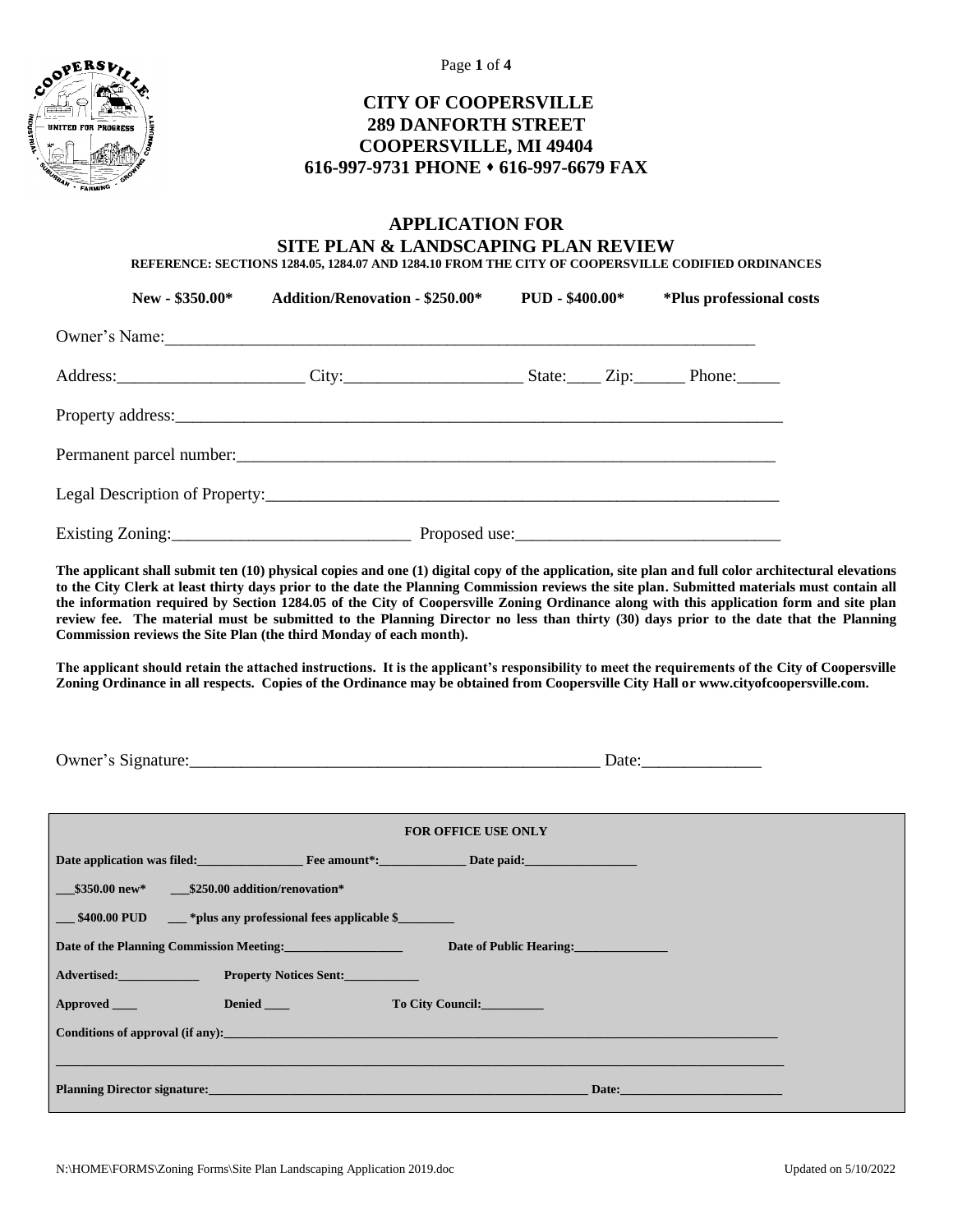# **FINAL SITE PLAN REQUIREMENTS SECTION 1284.05 CITY OF COOPERSVILLE CODIFIED ORDINANCES**

Each final site plan submitted shall contain the following information, unless specifically waived by the Planning Commission, in whole or in part:

- (a) The date, north arrow and scale; the scale shall be not more than one inch to 100 feet, although supplementary site plans at a one inch to fifty feet or larger scale are encouraged. (Ord. 195. Passed 4-9-90.)
- (b) The name and address of the professional individual responsible for the preparation of the site plan as follows:
	- 1) Site plans for construction of new buildings shall always contain the imprinted seal of the professional individual preparing the plan.
	- 2) Site plans for the construction of additions of 5,000 square feet or more onto existing buildings shall always contain the imprinted seal of the professional individual preparing the plan.
- (c) The name and address of the property owner or petitioner, and proof of ownership or option to purchase;
- (d)  $\Box$  A location sketch drawn to scale; **with elevation drawings of building**;
- (e)  $\Box$  A legal and common or popular description of the subject property;
- (f)  $\square$  The size in acres and square feet of the subject property;
- $(g)$   $\Box$  All lot and property lines shown with bearings and dimensions, including building setback lines on corner lots;
- (h)  $\Box$  The location of all existing structures within 100 feet of the subject property's boundary;
- (i)  $\Box$  The location and dimensions of all existing and proposed structures on the subject property;
- (j) The location and dimensions of all existing and proposed drives, sidewalks, curb openings, signs, exterior lighting, parking areas including total number of parking spaces (show dimensions of a typical parking space), unloading areas, recreation areas, common use areas and areas to be conveyed for public use and purpose;
- (k) The location, pavement width and right-of-way width of all abutting roads, streets, alleys or easements; land shall be reserved and shown on the site plan for any major streets proposed on the City of Coopersville Major Thoroughfare Plan that would go through any part of the site.
- (1)  $\Box$  The existing zoning of all properties abutting the subject property;
- (m) The location of all existing and proposed landscaping and vegetation and the locations, height and type of existing and proposed fences and walls;
- (n) Size and location of existing and proposed hydrants and utilities, including proposed connections to public sewer or water supply systems;
- (o) The location and size of all subsurface and surface water drainage facilities (existing and proposed) and any established flood plain areas, bodies of water or other non-buildable areas if present on the site;
- (p)  $\Box$  Contour intervals to be shown at five-foot intervals; and
- (q)  $\square$  Summary schedules and views, affixed as applicable in residential developments, which give the following data:
	- 1) The net residential site expressed in acres and in square feet, including a breakdown of both measured for any sub-areas or staging areas;
	- 2) The number and type of dwelling units proposed, including typical floor plans for each type of dwelling unit;
	- 3) Typical elevation views of the front and side and rear of each type of building; and
	- 4) Proposed density of the net residential site.

(Ord. 195. Passed 4-9-90.)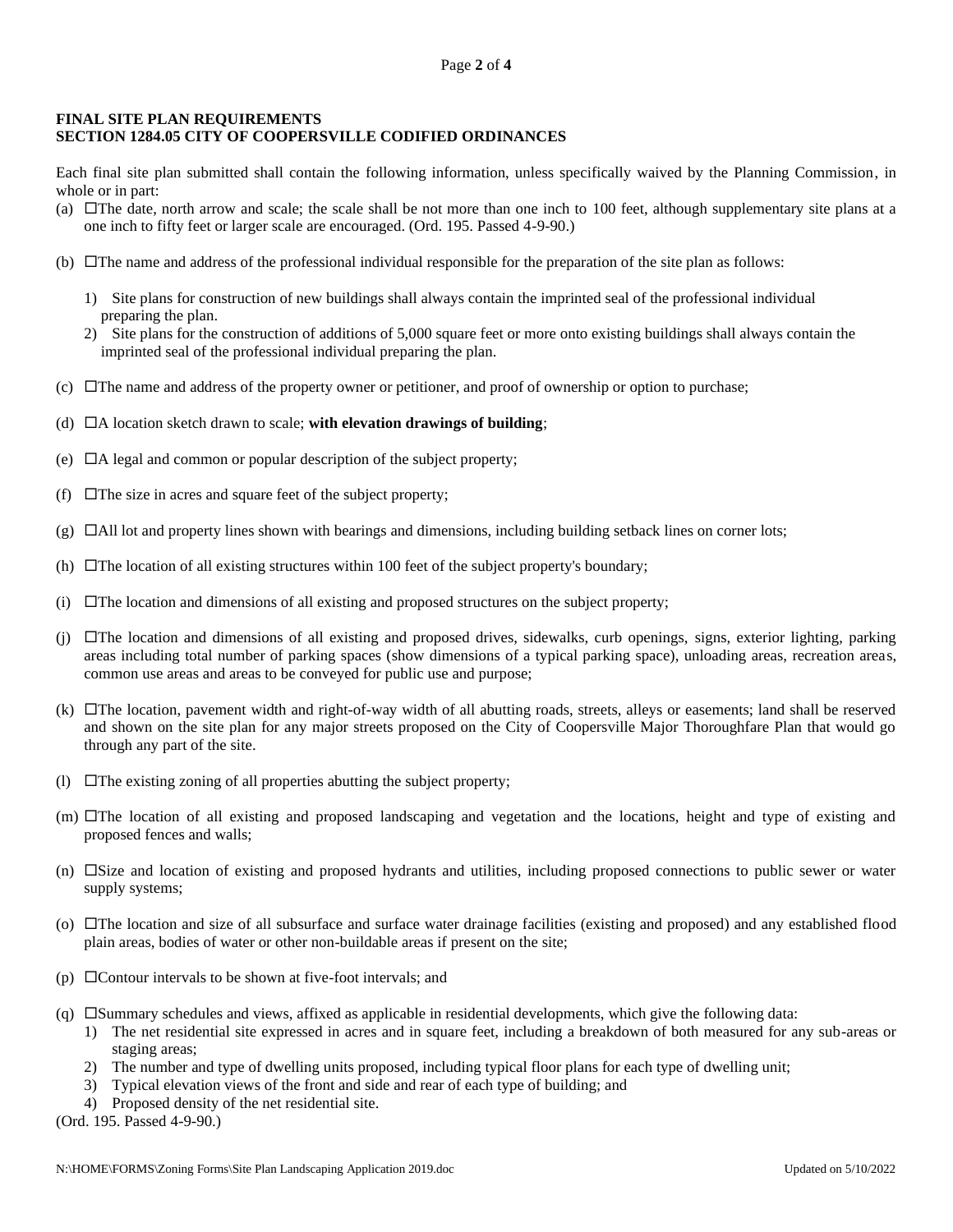| Г |  |  |  |  |  |  |  |  |  |  |  |  |  |  |  |  |  |  |  |
|---|--|--|--|--|--|--|--|--|--|--|--|--|--|--|--|--|--|--|--|
| ┍ |  |  |  |  |  |  |  |  |  |  |  |  |  |  |  |  |  |  |  |
|   |  |  |  |  |  |  |  |  |  |  |  |  |  |  |  |  |  |  |  |